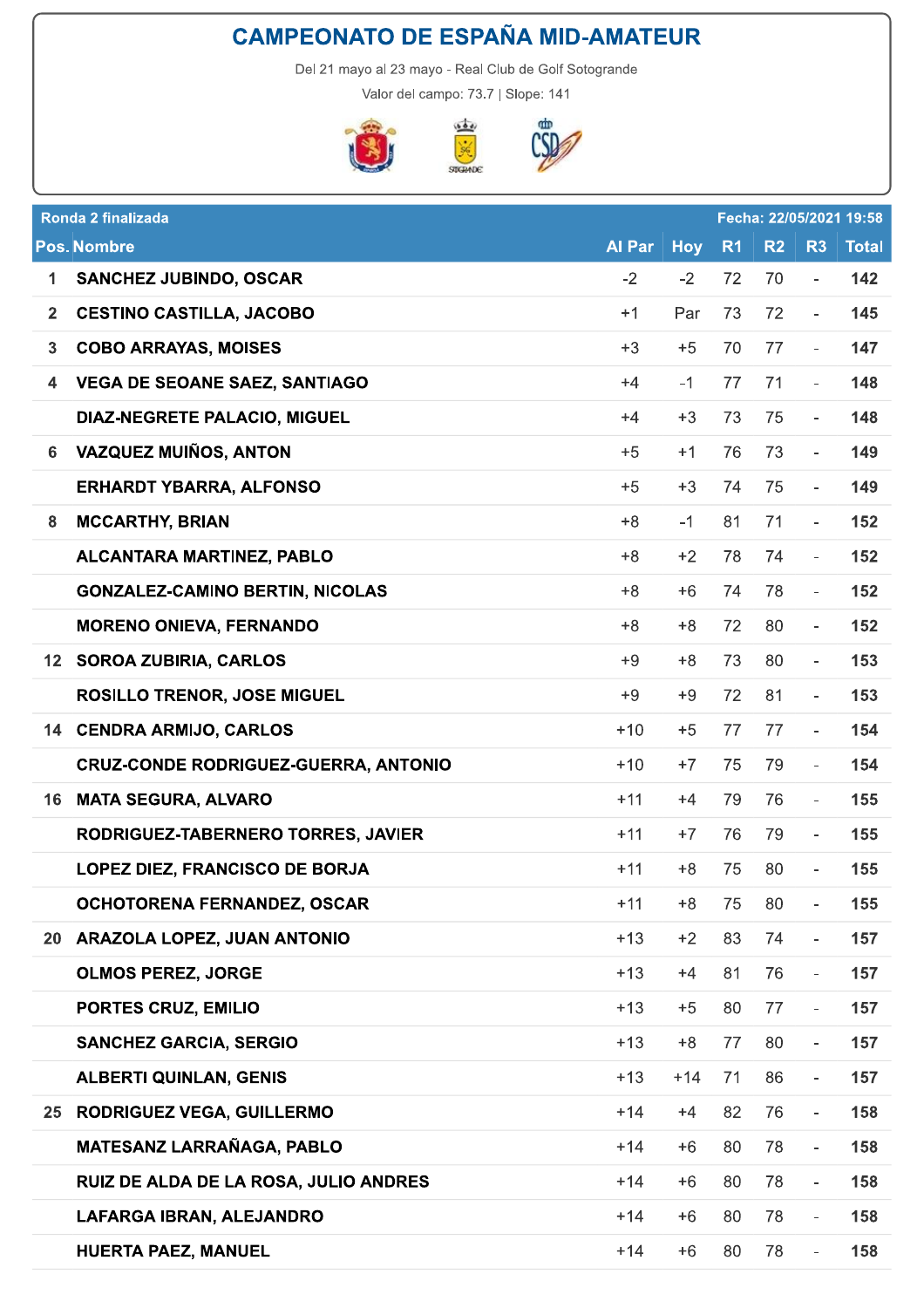|    | <b>Pos. Nombre</b>                         | <b>Al Par</b> | <b>Hoy</b> | R <sub>1</sub> | R <sub>2</sub> | R <sub>3</sub>           | <b>Total</b> |
|----|--------------------------------------------|---------------|------------|----------------|----------------|--------------------------|--------------|
|    | <b>DEL MORAL ARIAS, ALFONSO</b>            | $+14$         | $+6$       | 80             | 78             | $\overline{\phantom{a}}$ | 158          |
|    | <b>SISO SOSA, ARTURO</b>                   | $+14$         | $+7$       | 79             | 79             | $\overline{\phantom{0}}$ | 158          |
|    | PULIDO DOMINGUEZ, MANUEL ANGEL             | $+14$         | $+7$       | 79             | 79             | $\overline{\phantom{a}}$ | 158          |
|    | <b>SAN FELIX CARBAJO, IVAN</b>             | $+14$         | $+8$       | 78             | 80             | $\overline{\phantom{a}}$ | 158          |
|    | 34 PIMENTEL JIMENEZ, ANTONIO               | $+15$         | $+10$      | 77             | 82             | $\overline{\phantom{0}}$ | 159          |
| 35 | <b>MATA TORNOS, JOSE MARIA</b>             | $+16$         | $+7$       | 81             | 79             | ä,                       | 160          |
|    | <b>FERNANDEZ MENSAQUE, FELIPE</b>          | $+16$         | $+8$       | 80             | 80             | $\blacksquare$           | 160          |
|    | <b>BLANCO URIZAR, JAVIER</b>               | $+16$         | $+8$       | 80             | 80             | $\overline{\phantom{0}}$ | 160          |
|    | <b>RAMIREZ MARTIN, JOEL</b>                | $+16$         | +9         | 79             | 81             | $\bar{a}$                | 160          |
|    | <b>VEGA DE SEOANE SAEZ, JAVIER</b>         | $+16$         | $+9$       | 79             | 81             | $\overline{\phantom{a}}$ | 160          |
|    | <b>HERRERO CANTOS, DAVID</b>               | $+16$         | $+15$      | 73             | 87             | $\overline{\phantom{a}}$ | 160          |
| 41 | <b>CUEVAS GONZALEZ, FRANCISCO</b>          | $+17$         | $+4$       | 85             | 76             | $\overline{\phantom{a}}$ | 161          |
|    | <b>ECHEVERRIA VIGURIA, MIGUEL</b>          | $+17$         | $+10$      | 79             | 82             | $\overline{\phantom{a}}$ | 161          |
|    | <b>GARCIA-OCHOA ZUAZUA, JUAN</b>           | $+17$         | $+12$      | 77             | 84             | $\blacksquare$           | 161          |
|    | <b>BERMEJO GARCES, JAVIER</b>              | $+17$         | $+12$      | 77             | 84             | $\bar{a}$                | 161          |
|    | <b>MONTAÑOLA BUSQUETS, ROGER</b>           | $+17$         | $+15$      | 74             | 87             | $\overline{\phantom{a}}$ | 161          |
| 46 | <b>BOLAÑOS ROWE, FRANCISCO</b>             | $+18$         | $+2$       | 88             | 74             | $\overline{\phantom{a}}$ | 162          |
|    | <b>SALAMA MONSALVE, GONZALO</b>            | $+18$         | $+5$       | 85             | 77             | $\overline{\phantom{a}}$ | 162          |
|    | RODRIGUEZ-IGARTUA GARCIA, CARLOS           | $+18$         | $+6$       | 84             | 78             | $\overline{\phantom{a}}$ | 162          |
|    | <b>GONZALEZ-GALATEA MARTINEZ, ALBERTO</b>  | $+18$         | $+7$       | 83             | 79             | $\blacksquare$           | 162          |
|    | <b>VILALLONGA OLAZABAL, PELAYO</b>         | $+18$         | $+9$       | 81             | 81             | $\overline{\phantom{a}}$ | 162          |
|    | <b>ALONSO OSES, FERNANDO</b>               | $+18$         | $+11$      | 79             | 83             | $\overline{\phantom{a}}$ | 162          |
|    | <b>ARNAEZ AZCUE, IÑIGO</b>                 | $+18$         | $+12$      | 78             | 84             | ä,                       | 162          |
|    | <b>LOPEZ GAMERO, ANTONIO</b>               | $+18$         | $+13$      | 77             | 85             | $\overline{\phantom{a}}$ | 162          |
|    | LACA ZARDOYA, ALVARO                       | $+18$         | $+14$      | 76             | 86             | $\overline{\phantom{a}}$ | 162          |
| 55 | <b>CHANG, DARREN</b>                       | $+19$         | $+7$       | 84             | 79             | $\bar{a}$                | 163          |
|    | <b>ABRIL SOBRINO, CÉSAR</b>                | $+19$         | $+7$       | 84             | 79             | $\blacksquare$           | 163          |
|    | <b>NAVARRO MORA, MANUEL</b>                | $+19$         | $+7$       | 84             | 79             | $\blacksquare$           | 163          |
|    | <b>MONTESERÍN MARTINEZ, EDUARDO</b>        | $+19$         | $+8$       | 83             | 80             | ÷,                       | 163          |
|    | <b>LANTERO FDEZ-ESCARZAGA, ANTONIO</b>     | $+19$         | $+8$       | 83             | 80             | $\frac{1}{2}$            | 163          |
|    | <b>ESTAIRE PRIM, JUAN</b>                  | $+19$         | $+8$       | 83             | 80             | $\blacksquare$           | 163          |
|    | <b>CORSINI GARCIA-SAN MIGUEL, EDUARDO</b>  | $+19$         | $+12$      | 79             | 84             | $\bar{a}$                | 163          |
|    | <b>UGIA GONZALEZ, JOSE</b>                 | $+19$         | $+12$      | 79             | 84             | $\overline{\phantom{a}}$ | 163          |
|    | <b>MUÑOZ SANZ, DAVID JOSE</b>              | $+19$         | $+12$      | 79             | 84             | $\overline{a}$           | 163          |
|    | URQUIJO RUBIO, ESTANISLAO                  | $+19$         | $+14$      | 77             | 86             | $\blacksquare$           | 163          |
| 65 | <b>GONZALEZ DE BOADO FEDRIANI, EDUARDO</b> | $+20$         | Par        | 92             | 72             | $\overline{\phantom{a}}$ | 164          |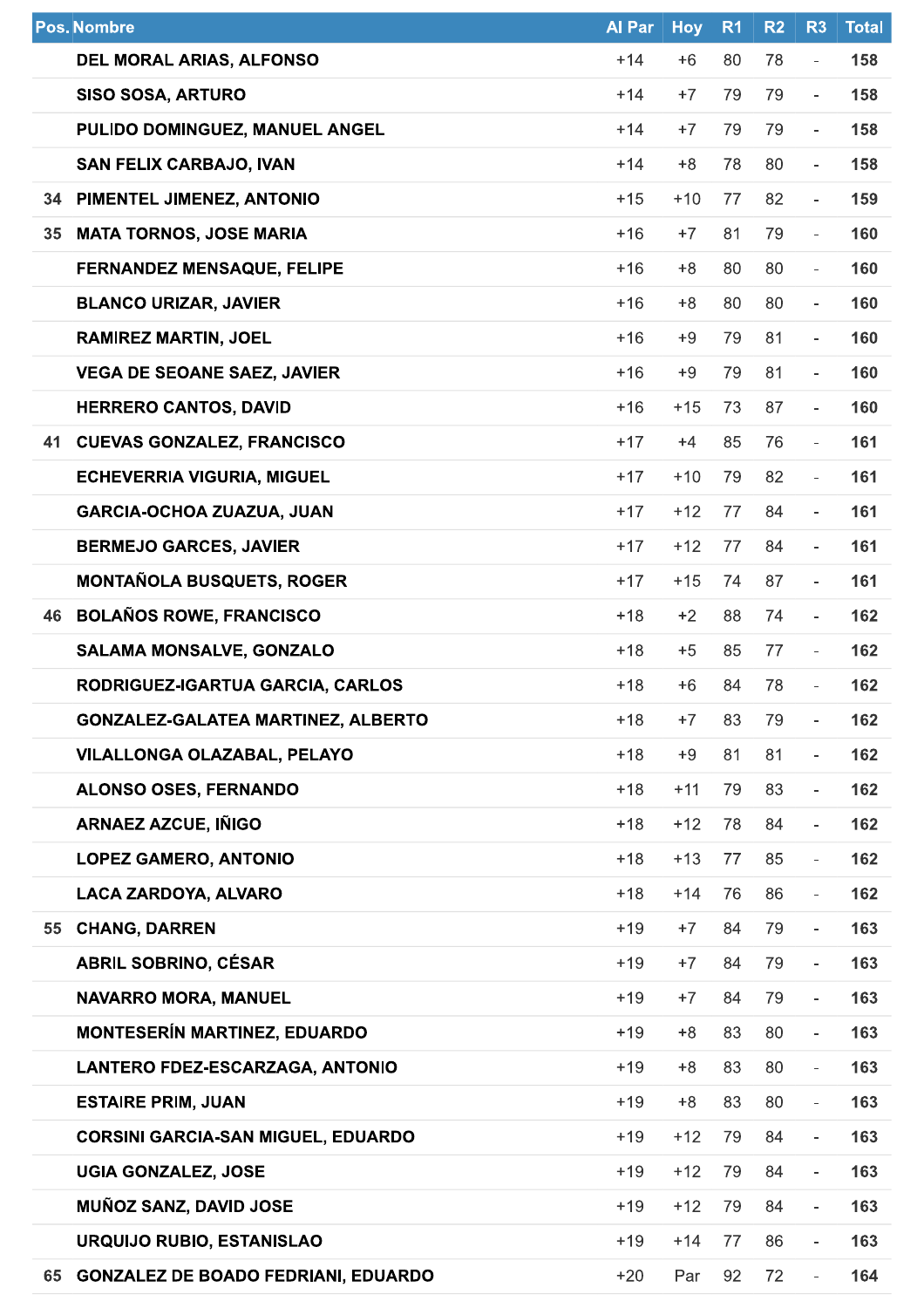|    | <b>Pos. Nombre</b>                         | <b>Al Par</b> | <b>Hoy</b> | R <sub>1</sub> | R <sub>2</sub> | R <sub>3</sub>           | <b>Total</b> |
|----|--------------------------------------------|---------------|------------|----------------|----------------|--------------------------|--------------|
|    | DO AMARAL CASAL RIBEIRO, FRANCISCO         | $+20$         | $+3$       | 89             | 75             | $\bar{a}$                | 164          |
|    | <b>MOSQUERA QUINTAS, GERARDO</b>           | $+20$         | $+9$       | 83             | 81             | $\overline{\phantom{0}}$ | 164          |
|    | PINTOS, JAVIER                             | $+20$         | $+9$       | 83             | 81             | $\overline{\phantom{a}}$ | 164          |
|    | LASSO DE LA VEGA ROMERO, GONZALO           | $+20$         | $+11$      | 81             | 83             | $\overline{\phantom{a}}$ | 164          |
|    | <b>NARDIZ MARTINEZ, CARLOS</b>             | $+20$         | $+12$      | 80             | 84             | $\overline{\phantom{a}}$ | 164          |
|    | <b>CORRAL BASCARAN, ION ANDER</b>          | $+20$         | $+16$      | 76             | 88             | ÷.                       | 164          |
|    | Corte fallado                              |               |            |                |                |                          |              |
| 72 | <b>ROS VILLANUEVA, BORJA</b>               | $+21$         | $+7$       | 86             | 79             | $\overline{\phantom{a}}$ | 165          |
|    | <b>MARTIN-SIMO SANCHEZ, BORJA</b>          | $+21$         | $+8$       | 85             | 80             | $\bar{a}$                | 165          |
|    | FERNANDEZ-CONDE HERRERO, ALVARO            | $+21$         | $+10$      | 83             | 82             | $\overline{\phantom{a}}$ | 165          |
|    | <b>FAUSTINI, WALTER</b>                    | $+21$         | $+13$      | 80             | 85             | $\overline{\phantom{a}}$ | 165          |
|    | <b>SANCHEZ SALINAS, CARLES</b>             | $+21$         | $+13$      | 80             | 85             | $\overline{\phantom{a}}$ | 165          |
| 77 | <b>QUIROS MORALES, JUAN JESUS</b>          | $+22$         | $+7$       | 87             | 79             | $\overline{\phantom{a}}$ | 166          |
|    | HERNANDEZ-RUBIO RODRIGUEZ, DAVID           | $+22$         | $+9$       | 85             | 81             | $\overline{\phantom{a}}$ | 166          |
|    | <b>ESPINO BOHN, CHRISTIAN</b>              | $+22$         | $+9$       | 85             | 81             | $\overline{\phantom{a}}$ | 166          |
|    | <b>MARTINEZ-RUMBO CORTES, ALVARO</b>       | $+22$         | $+13$      | 81             | 85             | $\overline{\phantom{a}}$ | 166          |
|    | <b>CERVERA LATIN, JUAN</b>                 | $+22$         | $+19$      | 75             | 91             | $\overline{a}$           | 166          |
| 82 | <b>HORNO ELOSEGUI, KOSTKA</b>              | $+23$         | $+11$      | 84             | 83             | $\equiv$                 | 167          |
|    | <b>GARCIA BODAS, DIEGO</b>                 | $+23$         | $+12$      | 83             | 84             | $\overline{\phantom{0}}$ | 167          |
|    | 84 CARRERE LOVERA, ALEJANDRO               | $+24$         | $+9$       | 87             | 81             | $\overline{\phantom{0}}$ | 168          |
|    | <b>ESPIÑEIRA GARCIA, PABLO</b>             | $+24$         | $+11$      | 85             | 83             | $\blacksquare$           | 168          |
|    | PADRÓ GUTIÉRREZ, SANDRO                    | +24           | $+11$      | 85             | 83             | $\overline{\phantom{a}}$ | 168          |
|    | <b>ESEVERRI BERRUEZO, PABLO</b>            | $+24$         | $+12$      | 84             | 84             | $\overline{\phantom{a}}$ | 168          |
| 88 | <b>FERNANDEZ LAFUENTE, ERNESTO</b>         | $+25$         | $+17$      | 80             | 89             | $\blacksquare$           | 169          |
| 89 | <b>RAMOS VIÑOLAS, EDUARD</b>               | $+26$         | $+10$      | 88             | 82             | $\overline{\phantom{a}}$ | 170          |
|    | NICOLAU OLMOS, JAIME                       | $+26$         | $+13$      | 85             | 85             | $\overline{\phantom{a}}$ | 170          |
|    | <b>LEON DUEÑAS, JOSE ANDRES</b>            | $+26$         | $+13$      | 85             | 85             | $\overline{\phantom{a}}$ | 170          |
|    | VIZCAYA ALBEROLA, JUAN ANDRES DE           | $+26$         | $+15$      | 83             | 87             | $\blacksquare$           | 170          |
| 93 | <b>URQUIJO RUIZ-GIMENEZ, SANTIAGO</b>      | $+27$         | $+10$      | 89             | 82             | $\overline{\phantom{a}}$ | 171          |
|    | <b>BOLIVAR ASENSI, FELIX</b>               | $+27$         | $+11$      | 88             | 83             | $\overline{\phantom{a}}$ | 171          |
|    | <b>MAZARRASA DIAZ-BUSTAMANTE., AGUSTIN</b> | $+27$         | $+11$      | 88             | 83             | L,                       | 171          |
|    | <b>FLEURY GUZMAN, LUIS</b>                 | $+27$         | $+16$      | 83             | 88             | $\bar{a}$                | 171          |
|    | 97 PEREZ ESCUDERO, JORGE                   | $+28$         | $+12$      | 88             | 84             | $\overline{\phantom{a}}$ | 172          |
|    | <b>CRUZ-VILLALON GARCIA, DIEGO</b>         | $+28$         | $+14$      | 86             | 86             | $\overline{\phantom{0}}$ | 172          |
|    | <b>VALVERDE RUIZ, ANTONIO</b>              | $+28$         | $+17$      | 83             | 89             | $\overline{\phantom{0}}$ | 172          |
|    | 100 OLABARRI ARNAIZ, KOLDO                 | $+29$         | $+11$      | 90             | 83             | $\blacksquare$           | 173          |